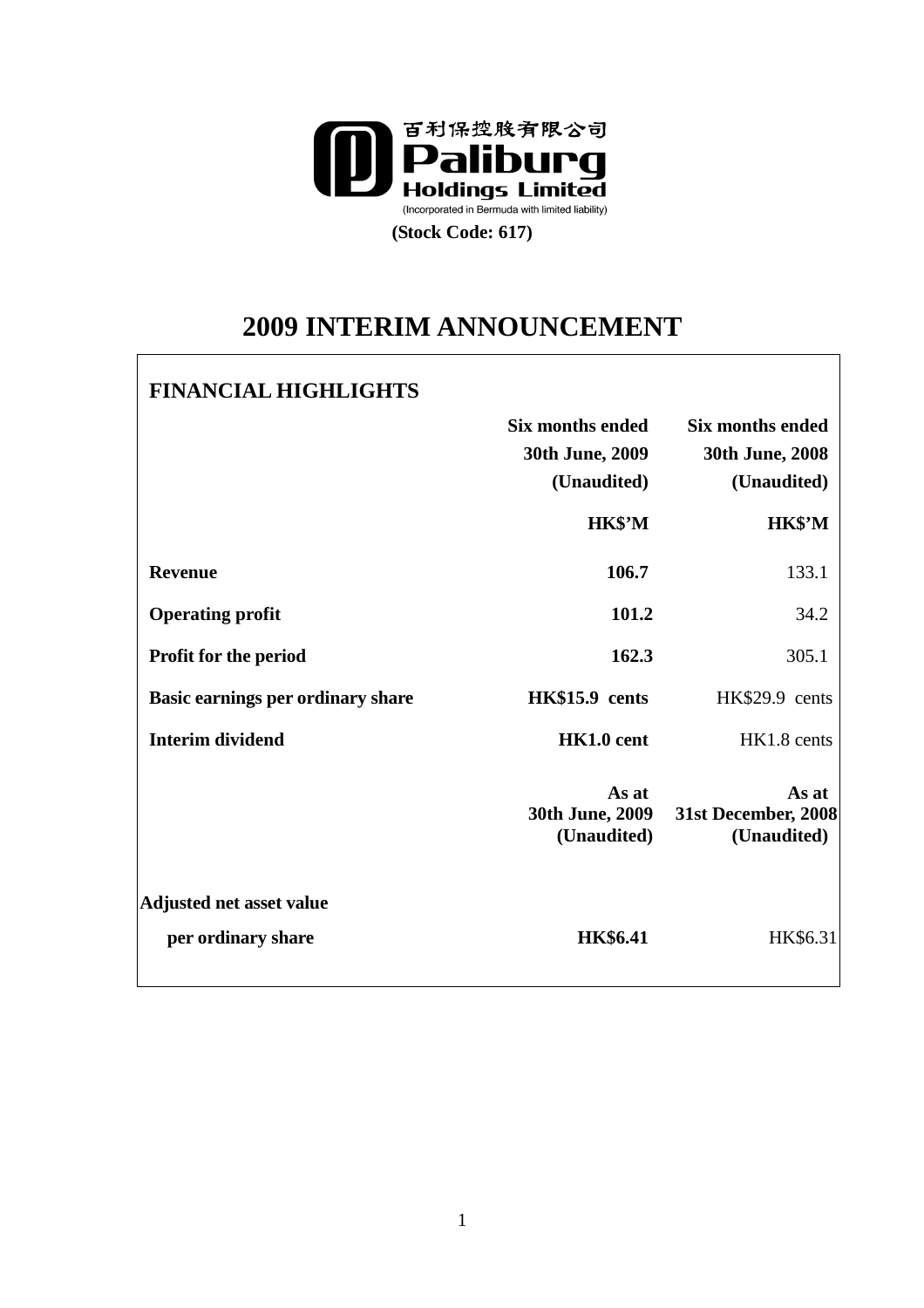

Press Release 8th September, 2009 For Immediate Release

# Paliburg Announces 2009 Interim Results

Paliburg Holdings Limited (stock code: 617) announced today its interim results for the period ended 30th June, 2009.

#### **FINANCIAL RESULTS**

For the six months ended 30th June, 2009, the Group achieved an unaudited consolidated profit attributable to shareholders of HK\$162.3 million, which was relatively lower than the profit of HK\$305.1 million recorded in the last corresponding period, due primarily to the decrease in the profit contribution from Regal Hotels International Holdings Limited.

For the purpose of reference and ease of comparison, supplementary information on the Group's net assets position, compiled on an adjusted basis to reflect more fairly the share of net assets as attributable to the interests held by Regal in Regal Real Estate Investment Trust, is provided in the interim results announcement released today. **The adjusted net asset value per ordinary share is HK\$6.41.**

## **DIVIDEND**

The Directors have declared the payment of an interim dividend of HK1.0 cent per ordinary share for the financial year ending 31st December, 2009 (2008 – HK1.8 cents).

# **REVIEW OF OPERATIONS PROPERTIES Hong Kong**

## **Ap Lei Chau Inland Lot No. 129, Ap Lei Chau East**

The Group has a 30% joint venture interest in this development project. The development has a total gross floor area of about 913,000 square feet, comprising of 9 residential towers with 715 luxury residential apartments and certain commercial areas on the ground floor, and will be complemented with club house and car parking facilities. The superstructure works for the project are progressing and the presale marketing program is expected to be commenced early next year.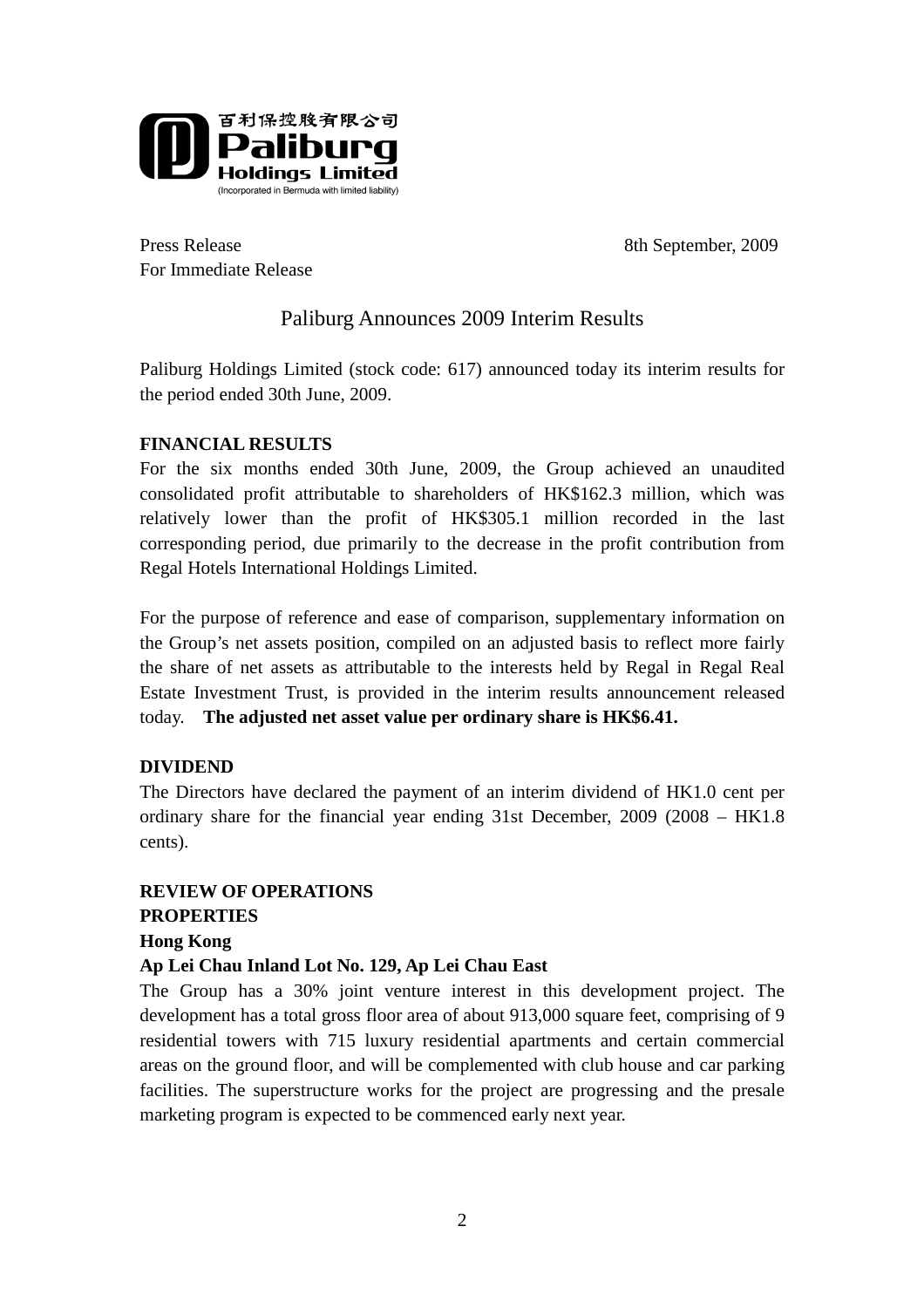#### **211 Johnston Road, Wanchai**

The Group owns certain ground floor units and all the office floors above the podium level in this commercial building. With a view to enhancing the property value, the Group is undertaking a conversion program to convert 9 upper floors into a hotel with 50 guest rooms. Two other units owned on the ground floor are also included in the program for conversion into restaurant use, which are planned to be operated in conjunction with the hotel. It is currently anticipated that the conversion works for the hotel portion will be completed and ready for operation around the end of this year.

#### **The People's Republic of China**

#### **Development Project in the Central Business District of Beijing**

This development project is held through a Sino-foreign joint venture entity that is 59%-owned by Hang Fok Properties Limited, an associate that is in turn 50% each held by the Group and the Regal group. The joint venture entity is now in the course of finalising with the Beijing Municipal Bureau of Land and Resources the terms of the contract for the grant of the primary development rights for the Phase II land.

#### **CONSTRUCTION AND BUILDING RELATED BUSINESSES**

Chatwin Engineering Limited, the Group's wholly-owned construction arm, continues to operate steadily and contributed satisfactory profit to the Group during the period under review. The contract works undertaken by Chatwin for the construction of three additional stories on top of the Regal Riverside Hotel in Shatin was recently completed in June, while the contract works for the Housing Authority for the redevelopment of Sau Mau Ping Estate Phases 13 & 16 have also been substantially completed. In the meantime, Chatwin has secured a number of new projects, including a school re-provisioning contract in Wanchai and a contract for maintenance works for the MTR stations. Despite the difficult environment encountered by the construction industry in Hong Kong, Chatwin will strive to secure further new contracts from different sectors, making use of its competitive advantage afforded by a relatively compact and cost effective operating structure.

In the meantime, the building related businesses encompassing development consultancy, project management, building services, estate management as well as technology-based building management and security systems and services are operating satisfactorily and are gradually expanding the services to external clients.

#### **OTHER INVESTMENTS**

Presently, the Group holds approximately 16.9% of the issued ordinary shares of Cosmopolitan as well as substantial interests in the convertible bonds issued by Cosmopolitan group. Assuming all the outstanding convertible bonds of and the options on convertible bonds granted by Cosmopolitan group, including those held by the Group, are fully converted and/or exercised and converted, the Group can hold up to approximately 25.9% of the fully diluted shareholding of Cosmopolitan. At the